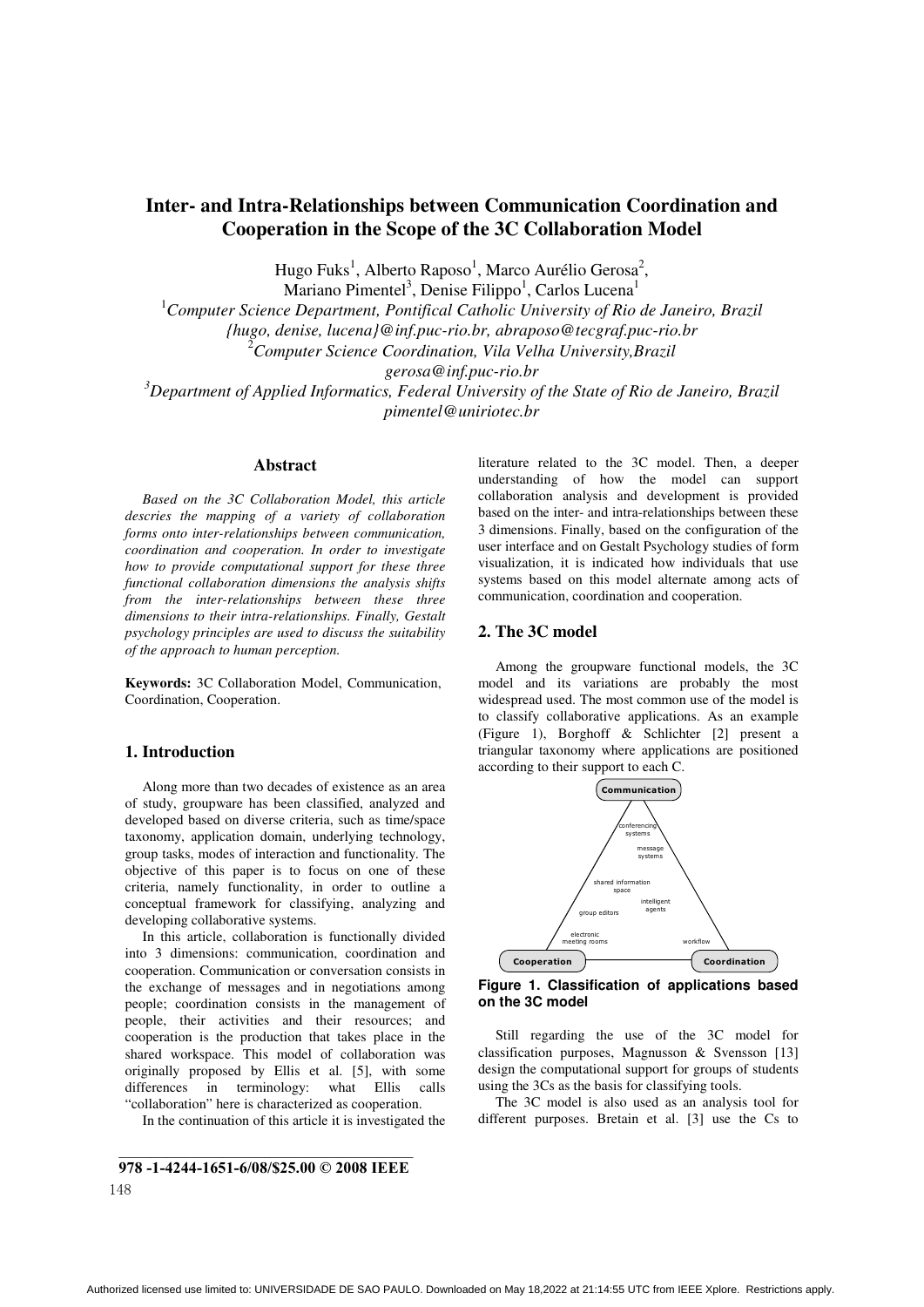analyze and interview professional groups whose activities are realized out of the office in order to define an adequate multimedia computational support for each group. A collaborative system evaluation approach based on a model similar to the 3C is presented in [16].

There are also a few attempts to use the 3C model as a basis for the implementation of collaborative systems. An example is the model used by Clover, which defines 3 classes of functionalities named communication, coordination and production [11]. It is similar to the 3C model in terms of functional specification of collaborative systems, insofar as both deal with the 3 classes of functionalities that must have computational support in groupware.

Also regarding implementation, Bandinelli et al. [1] use the three dimensions of the 3C model to improve computational support for software processes, mainly in communication and coordination aspects. According to these authors, these aspects are not adequately treated by traditional processes, which are mainly focused on the coordination of groups of developers.

There are also a couple of other functional models for collaborative applications that may be considered as variations of the 3C model for specific purposes. For example, Malone & Crowston [14] consider a model with 3 dimensions: coordination, communication, and group decision making. According to our understanding, Malone's model is actually a deeper analysis of the coordination dimension of collaboration. Weiseth et al. [19] consider the collaboration process as composed of three sub-processes, namely, coordination, production, and decision-making. According to them, production is related to the creation and sharing of information and knowledge, as well as to the distribution of information through communication channels. Therefore, their definition of production comprises the dimensions of communication and cooperation of the 3C model.

Given that most of current collaborative systems encompass the 3 Cs, a static visualization informs the main purpose of the system without revealing the other functionalities supported by them. In order to provide an integrated analysis, in the next section the interrelationships between the 3Cs are uncovered.

# **3. The 3Cs mapped onto collaborative systems: Inter-relationships**

In this section, the 3C triangle is enlivened by examples of representative collaboration forms found in the literature. These examples illustrate 6 possible cycles starting from the C that indicates the main purpose of the system. Each C in the cycle represents a functional phase in the use of the system and the arrows represent the nature of the inter-relationship.

The first example of the 3C model focuses on the group work domain as represented in Figure 2, where conversation aims at action; while they communicate, people negotiate and take decisions, and while they coordinate, people deal with conflicts and organize their activities in a way that prevents the waste of efforts. Cooperation is the joint operation of the members of the group in a shared space who carry on tasks when generating and manipulating cooperation objects. The need to renegotiate and take decisions regarding unexpected situations that occur during cooperation demands a new round of communication that, in turn, will demand coordination to reorganize the tasks to be executed during cooperation.



**Figure 2. 3Cs in Conversation for Action** 

Figure 3 illustrates an adaptive workflow [18]. When executing daily tasks pre-articulated by a workflow, members of the group feel the need to modify what was previously agreed upon. A counter-example is the classical industrial assembly line, where employees are not expected to negotiate the execution of the upcoming tasks based on the results obtained in the execution of the previous ones.



**Figure 3. 3Cs in Adaptive Workflow** 

Social websites such as, for example, Orkut (http://www.orkut.com), have their cycle exemplified in Figure 4. Members of a community place their profiles in a common area, which raise the attention and the interest of some of these members, who exchange messages, organize parties, date, etc., and, eventually, invite new members to join the community.

For Media Spaces [12], multimedia spaces whose objective is the informal communication among people, the 3C model is exemplified in Figure 5. Media Spaces is the space literally shared through a distributed video such as, for example, the RAVE system developed at EuroPARC [9]. As it is directed to informal communication, its main objective is to create opportunities for casual meetings which are coordinated by the established social protocol, for example, accessing information about the availability of remote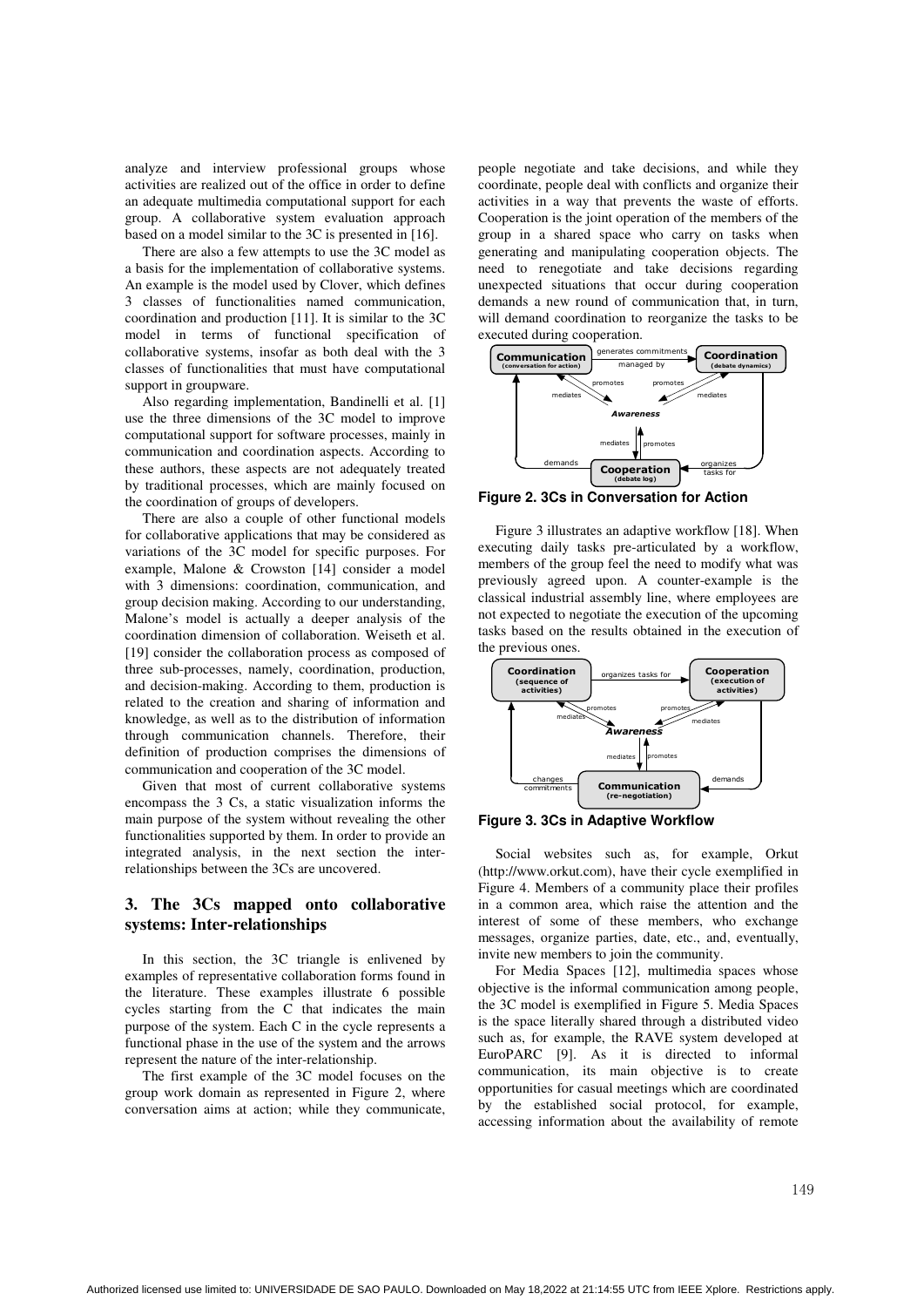peers. These meetings propitiate conversations that take place through the use of the means provided by the system itself, or available in other forms.



**Figure 4. 3Cs in Networking Sites** 



**Figure 5. 3Cs in Media Spaces** 

The main reason to use a family calendar is the scheduling of family activities (Figure 6). Members of a modern family have a variety of conflicting interests that can render arrangements agreed upon during the evening useless the following morning. In order to restore family coordination, negotiation among its members is necessary. "This process involves verifying what has already been scheduled, (...) and the negotiation of incumbencies, schedules and other responsibilities is necessary" [4]. The reconciliation achieved after the negotiation round is registered in the shared calendar. But as life never stops, in the following morning the cycle starts again.



**Figure 6. 3Cs in Family Calendar** 

Finally, the instance of the 3C model that characterizes Command and Control is presented (Figure 7). Here coordination is actually supervision, which oversees group production and commands changes. An example where command and control are collapsed is rowing, where the captain observes the performance of the rowers and shouts commands demanding more effort from those on one side.

These cycles show the iterative nature of collaboration. They also demonstrate how the 3Cs

interact between themselves. These interactions are mediated by the awareness information available in the environment, which, in turn, influences and is influenced by each dimension of collaboration.



**Figure 7. 3Cs in Command & Control** 

Figure 8 presents how the examples are located inside the 3C triangle. The first C of the interrelationship is the vertex of the triangle closest to which the system is located, as for example, in the case of the adaptive workflow, coordination. The second C in the adaptive workflow cycle (Figure 3) is cooperation, which acts as an attractor in the direction of its vertex.



**Figure 8. Collaboration Forms in the Triangle** 

Given that most of current collaborative systems show a greater bundling of functionality, no matter how directed to a certain C a groupware is, it probably also deals with the other 2Cs. For example, a message system such as the e-mail, albeit designed to establish conversation, can also be used to coordinate teamwork.

The inter-relationships of the 3Cs presented in this section illustrate how different application domains lead to different cycles of communication, coordination and cooperation acts, which the corresponding collaborative systems need somehow to support. In order to investigate how to provide this computational support, it is necessary to shift to a "microscopic" view of each collaborative service. In the next section, another form of relationships between the Cs is revealed. It is shown that the 3Cs interact within themselves.

## **4. Inside each C there are the 3Cs: Intrarelationships**

In this section, the need to give support to the 3Cs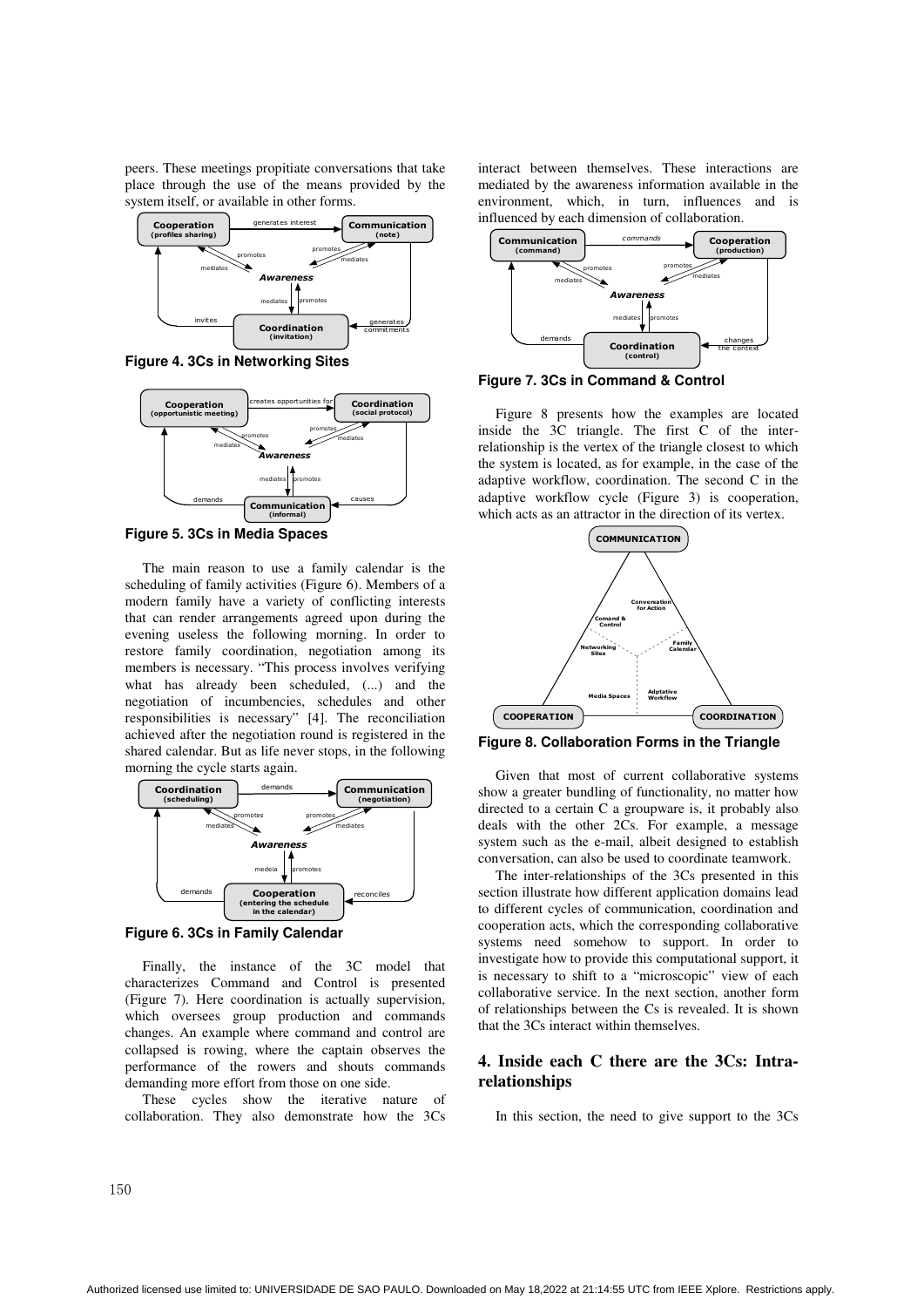inside each C will be investigated. For example, although the chat is a communication tool whose objective is to enable the exchange of messages among the members of a group, its use also includes acts of coordination and cooperation that are necessary to organize and record communication (Figure 9).



**Figure 9. Chat areas for the 3C dimensions** 

In analyzing a typical chat tool, three areas are identified: a) an area containing a field to type the message, which enables the user to communicate with the other participants, constituting support to communication; b) an area containing a list of participants, indicating who is connected and available for conversation, constituting support to coordination; and c) an area presenting a log of messages sent, constituting support to cooperation.

The 3C collaboration model is used as a basis for the development of AulaNet, a web-based education and learning environment [6]. AulaNet services are divided into communication, coordination and cooperation services. In version 3.0 of this environment, services have been developed with the use of an architecture whose framework and components are based on the 3C model [8]. In this approach the model is also used to define the classification of components and services, bringing the implementation phase in line with other phases of the process that also make use of the 3C model: analysis, requirements and tests.

The course Information Technologies Applied to Education (ITAE), currently in its 17th edition, which is given online through the AulaNet Environment, has in its initial phase a collaborative activity where the weekly topic is debated synchronously. The Debate service offers the adequate computational support for this activity. Originally, this service was based on a chat tool similar to that presented in Figure 9. In a typical chat tool, the only way to coordinate the debate is through the existing social protocol, where learners respect the moderator, him/herself also a learner, because of the (silent) presence of the course mediators. However, some difficulties that the standing social protocol could not fix appeared in the course's 10th edition when the dynamics of the debate changed.

The new debate dynamics is presented in Figure 10. The coordination is the responsibility of the mediators and comprises the opening, the closing of the debate, and the selection of the conversation technique. When mediators opt for a given conversational technique they let the conversation flow freely, in a circular form, or else allow the sending of a single message per learner (used in voting, for instance). They can also block the sending of messages by learners, including the moderator, at any moment. Communication is carried on by the learners, who edit and send messages. Cooperation, in the case of a chat, corresponds to the reading and presentation of messages (seminar, questions, votes, etc.). These activities: edition, submission, election, voting, etc., are not atomic and



**Figure 10. Debate Dynamics of the ITAE course**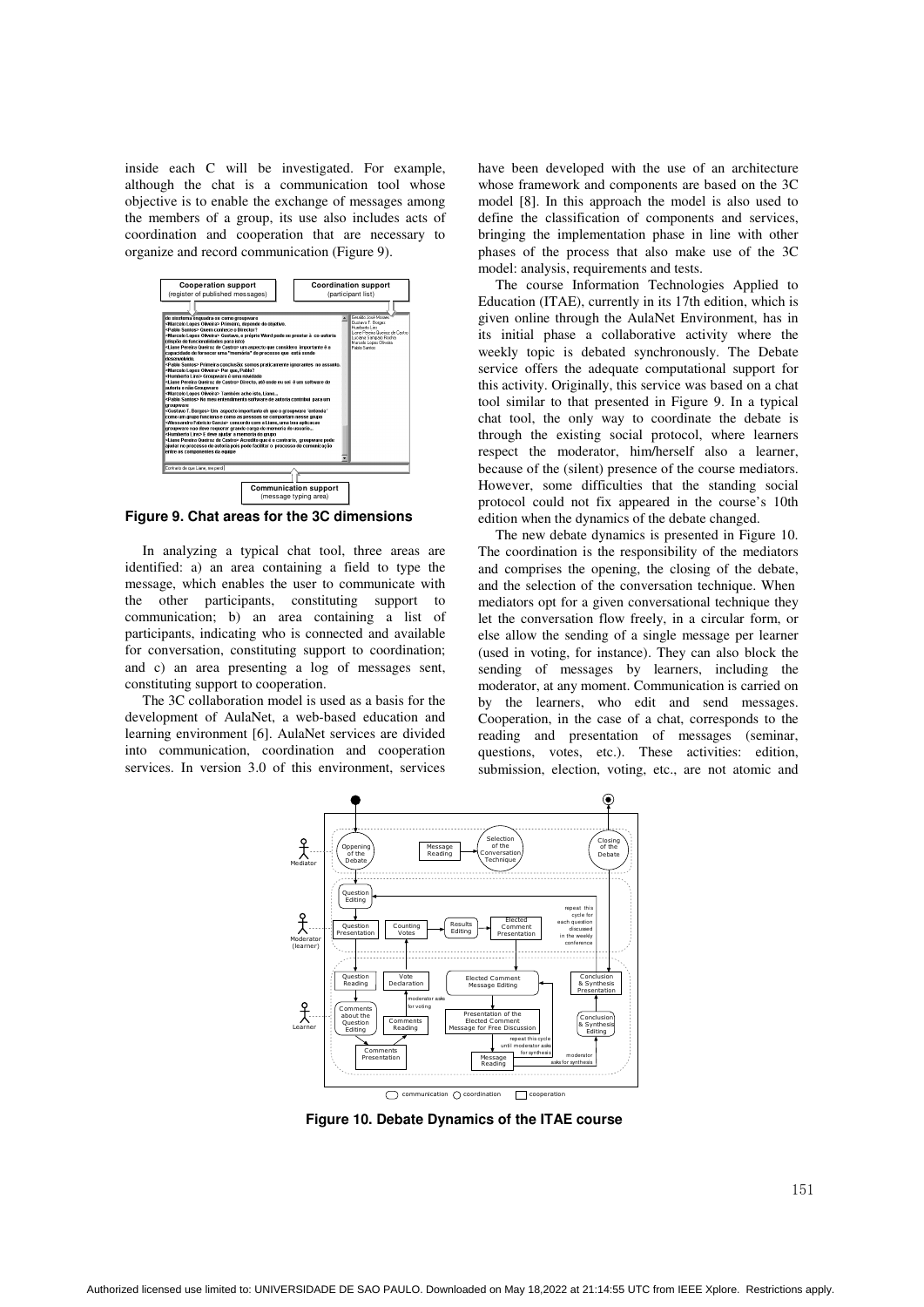could be subdivided, but once they are individual activities, they are out of the scope of this investigation.

Although the chat is a communication service, the newly added functionalities, such as mechanisms of conversational techniques, belong to coordination. This adaptability makes evident the strength of the model in the evolution of a collaborative system.

Figure 11 presents the evolution of the Debate service interfaces resulting from the new version of the Mediated Chat obtained through the process of development of Groupware Engineering based on the 3C collaboration model [7]. The development in successive versions is especially useful for collaborative systems once changes in the tool may generate unforeseen and undesirable modifications in the way a group works, calling for a revision of the solution implemented in a subsequent version. The development of each new version must be focused on a C. However, it is not enough to modify only one C per version, because when altering one of the functional dimensions of collaboration, it is necessary to be aware of the fact that the Cs are interdependent.

The mechanism of conversational techniques gave coordination computational support to the new dynamics. Through this mechanism, mediators define whether the conversation will be free, circular or single collaboration, or whether they will block the learners, keeping it accessible only to the mediators. Regarding communication, the maximum number of characters per message was increased and skipping a line using the ENTER key was enabled, creating the need for a specific button to trigger the sending of the message. In the registration area, which gives support to cooperation, all messages started to be preceded by their timestamp and the system messages by '\*\*\*'. Finally, returning to coordination, in a typical chat only the list of the present participants is displayed, in the Mediated Chat the names of the mediators appear prominently.

# **5. Discussion: Suitability of the 3C model to human perception**

In this section we discuss how members of a group alternate their attention between the 3Cs functionalities available in a groupware, thus demonstrating the suitability of this model to human perception.

It is observed in Figure 12 that, in spite of the

alterations, these have been made in such way that the areas that give support to each C remain practically stable. There is no scattering of elements from a given C into the area of another C, and, most importantly, these areas are visualized as clearly distinct blocks that make up the user interface. The groupings of the 3C mechanisms in well defined areas favor perception. Gestalt psychology [10] studies the capability of our senses to perceive forms, especially regarding the visualization of complete figures, preferably closed, as opposed to a set of lines and curves.

Another principle of Gestalt psychology used in this investigation is Figure and Ground [17]. In certain images, a person perceives that one part emerges (becomes figure) and, while our attention is concentrated on it, the remaining part of the image disappears (constituting the ground). When part of this ground emerges becoming figure, the previous figure becomes part of the ground. McLuhan [15] extends this principle to the entire structure of perception and conscience: in all situations there is an area of attention (figure) and another larger area of inattention (ground), and these areas interact continuously with each other through a common border that defines both simultaneously- "Each new figure displaces the previous one back to the ground". In the case of the Debate service, between the finishing of a phase and the beginning of another one (such as, for example, finishing typing a message and consulting the log of published messages), there is a displacement of attention: what was figure (communication) becomes ground, and part of the previous ground becomes the current figure (cooperation). McLuhan states that "in the natural order of things, the ground comes first, and the figure emerges later". In other words, without the ground there is no figure, a realization that reinforces the conviction that the 3Cs are needed for collaboration.

### **6. Conclusion**

In order to support a variety of roles, tasks, and working modes, most of current collaborative systems encompass a large range of functionalities. In this context, the investigation of how these functionalities interact is richer than looking at each one of them in isolation. Starting from the static 3C model, used to functionally classify collaborative systems, this paper



**Figure 11. Previous and current user interfaces for the Debate service in AulaNet**